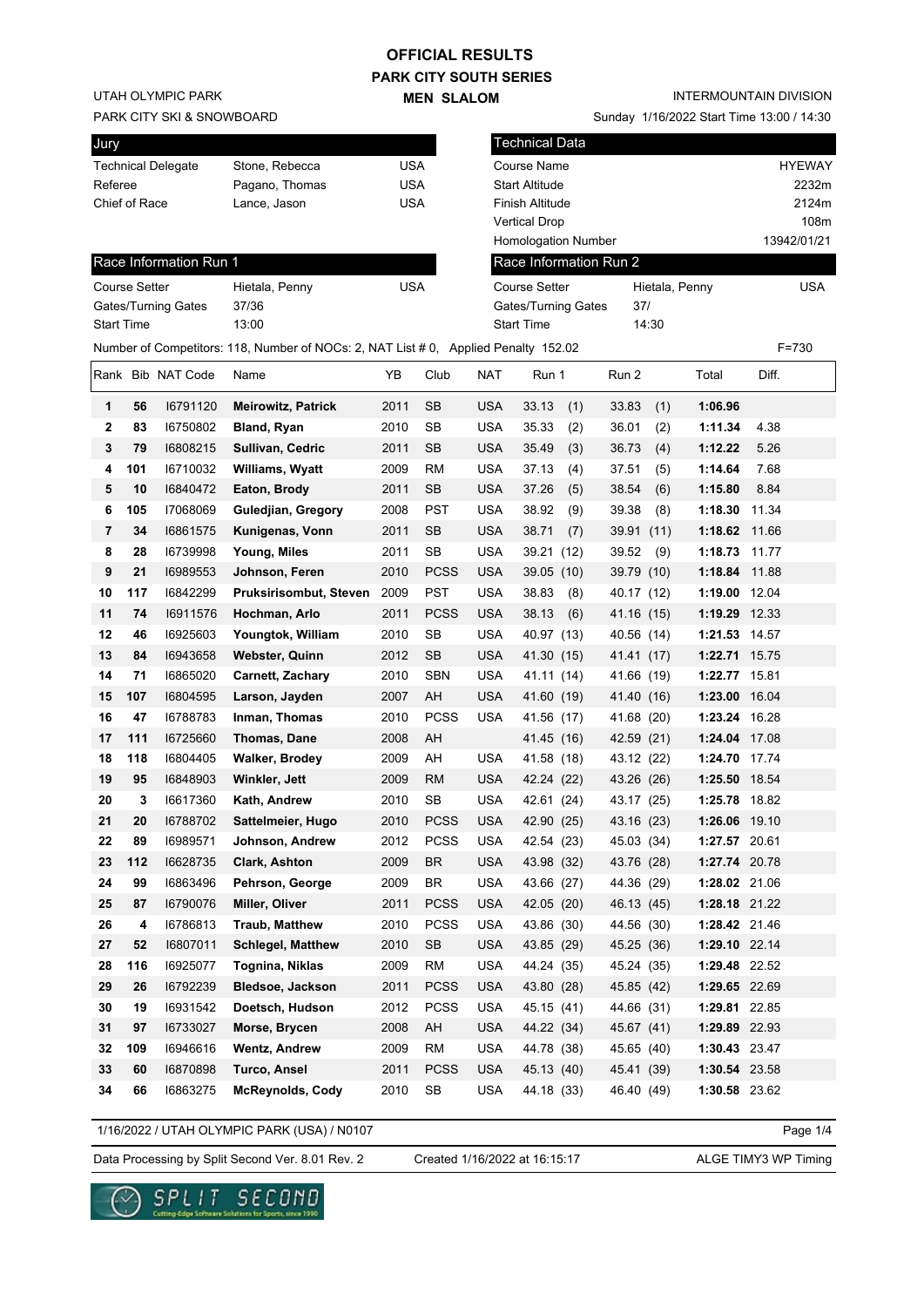### PARK CITY SKI & SNOWBOARD UTAH OLYMPIC PARK

## **PARK CITY SOUTH SERIES MEN SLALOM OFFICIAL RESULTS**

INTERMOUNTAIN DIVISION

Sunday 1/16/2022 Start Time 13:00 / 14:30

| 2007<br>AH<br><b>USA</b><br>35<br>113<br>16803142<br>Coleman, Henrik<br>44.44 (36)<br>46.37 (48)<br>1:30.81 23.85<br><b>PCSS</b><br>36<br>17<br>16918394<br>Sherman, Xavier<br>2011<br><b>USA</b><br>1:31.51 24.55<br>45.57 (44)<br>45.94 (44)<br>37<br>108<br>AH<br><b>USA</b><br>16782235<br><b>Hoagland, Barrett</b><br>2009<br>46.23 (48)<br>45.33 (38)<br>1:31.56 24.60<br>38<br>17024851<br>2012<br><b>SBN</b><br><b>USA</b><br>1:31.76 24.80<br>23<br>Allan, Bodei<br>46.76 (54)<br>45.00 (33)<br>39<br>103<br>X7086231<br>2009<br><b>RM</b><br>1:31.85 24.89<br>Brandolini, Romann<br>46.58 (52)<br>45.27 (37) |  |
|------------------------------------------------------------------------------------------------------------------------------------------------------------------------------------------------------------------------------------------------------------------------------------------------------------------------------------------------------------------------------------------------------------------------------------------------------------------------------------------------------------------------------------------------------------------------------------------------------------------------|--|
|                                                                                                                                                                                                                                                                                                                                                                                                                                                                                                                                                                                                                        |  |
|                                                                                                                                                                                                                                                                                                                                                                                                                                                                                                                                                                                                                        |  |
|                                                                                                                                                                                                                                                                                                                                                                                                                                                                                                                                                                                                                        |  |
|                                                                                                                                                                                                                                                                                                                                                                                                                                                                                                                                                                                                                        |  |
|                                                                                                                                                                                                                                                                                                                                                                                                                                                                                                                                                                                                                        |  |
| 40<br>17035781<br>2010<br><b>PCSS</b><br>13<br>Lawrence, Tristan<br>USA<br>46.25 (46)<br>1:31.90 24.94<br>45.65 (46)                                                                                                                                                                                                                                                                                                                                                                                                                                                                                                   |  |
| 41<br>98<br>16803471<br>2009<br>AH<br><b>USA</b><br>1:32.07 25.11<br>Clark, Charlie<br>45.37 (42)<br>46.70 (52)                                                                                                                                                                                                                                                                                                                                                                                                                                                                                                        |  |
| 16787520<br><b>PCSS</b><br><b>USA</b><br>1:32.12 25.16<br>42<br>70<br><b>Vallieres, Zachary</b><br>2011<br>45.02 (39)<br>47.10 (56)                                                                                                                                                                                                                                                                                                                                                                                                                                                                                    |  |
| <b>PCSS</b><br><b>USA</b><br>43<br>78<br>16868605<br>Abbott, Lachlan<br>2012<br>45.55 (43)<br>46.76 (53)<br>1:32.31 25.35                                                                                                                                                                                                                                                                                                                                                                                                                                                                                              |  |
| 44<br>16813864<br>2010<br><b>PCSS</b><br><b>USA</b><br>1:32.33 25.37<br>55<br>Snyder, Jake<br>49.17 (72)<br>43.16 (23)                                                                                                                                                                                                                                                                                                                                                                                                                                                                                                 |  |
| 45<br>5<br>16839683<br>Ploof, Bowen<br>2011<br>PCSS<br>USA<br>46.53 (51)<br>46.25 (46)<br>1:32.78 25.82                                                                                                                                                                                                                                                                                                                                                                                                                                                                                                                |  |
| 46<br><b>PCSS</b><br><b>USA</b><br>6<br>16904291<br>Gellner, Nicolas<br>2010<br>46.71 (53)<br>46.48 (51)<br>1:33.19 26.23                                                                                                                                                                                                                                                                                                                                                                                                                                                                                              |  |
| 47<br><b>SB</b><br><b>USA</b><br>14<br>16967140<br>Swanwick, Gage<br>2012<br>47.32 (58)<br>46.82 (54)<br>1:34.14 27.18                                                                                                                                                                                                                                                                                                                                                                                                                                                                                                 |  |
| 48<br>31<br>16848004<br><b>PCSS</b><br><b>USA</b><br>1:34.15 27.19<br>Brown, Toby<br>2010<br>47.70 (61)<br>46.45 (50)                                                                                                                                                                                                                                                                                                                                                                                                                                                                                                  |  |
| 49<br>16892497<br>2010<br><b>PCSS</b><br><b>USA</b><br>1:34.15 27.19<br>Lynch, Cole<br>45.91 (47)<br>48.24 (61)                                                                                                                                                                                                                                                                                                                                                                                                                                                                                                        |  |
| 88<br>16904395<br><b>PCSS</b><br><b>USA</b><br>1:34.35 27.39<br>50<br>West, Cardiff<br>2010<br>45.64 (45)<br>48.71 (64)                                                                                                                                                                                                                                                                                                                                                                                                                                                                                                |  |
| 16868612<br>2012<br><b>PCSS</b><br>1:34.63 27.67<br>51<br>57<br>USA<br>49.81 (73)<br>44.82 (32)<br>Abbott, Reagan                                                                                                                                                                                                                                                                                                                                                                                                                                                                                                      |  |
| 52<br>63<br>7134355<br>2011<br><b>PCSS</b><br>1:34.69 27.73<br>Demkowicz, Aiden<br>46.90 (56)<br>47.79 (59)                                                                                                                                                                                                                                                                                                                                                                                                                                                                                                            |  |
| 53<br>USA<br>96<br>16888475<br><b>McCausland, Anson</b><br>2008<br>AH<br>46.51 (50)<br>48.80 (66)<br>1:35.31 28.35                                                                                                                                                                                                                                                                                                                                                                                                                                                                                                     |  |
| 54<br><b>SBN</b><br><b>USA</b><br>27<br>17025234<br>Vexler, Caleb<br>2011<br>47.66 (60)<br>47.66 (58)<br>1:35.32 28.36                                                                                                                                                                                                                                                                                                                                                                                                                                                                                                 |  |
| 55<br>17029087<br><b>PCSS</b><br><b>USA</b><br>80<br>Tyler, Zane<br>2012<br>46.49 (49)<br>49.12 (68)<br>1:35.61 28.65                                                                                                                                                                                                                                                                                                                                                                                                                                                                                                  |  |
| 56<br>82<br>16801593<br>2010<br>SB<br><b>USA</b><br>1:36.28 29.32<br>Knight, Cedar<br>55.77 (92)<br>40.51 (13)                                                                                                                                                                                                                                                                                                                                                                                                                                                                                                         |  |
| 57<br>16863163<br><b>SB</b><br><b>USA</b><br>48<br>2011<br>47.80 (60)<br>1:36.39 29.43<br>Gowski, Jack<br>48.59 (69)                                                                                                                                                                                                                                                                                                                                                                                                                                                                                                   |  |
| 58<br>16980700<br>2011<br>RM<br><b>USA</b><br>1:36.41 29.45<br>16<br>Hanlon, William<br>47.82 (63)<br>48.59<br>(63)                                                                                                                                                                                                                                                                                                                                                                                                                                                                                                    |  |
| 59<br>29<br>16911606<br>2010<br><b>PCSS</b><br><b>USA</b><br>1:36.54 29.58<br>Petersen, Raife<br>48.47 (62)<br>48.07 (65)                                                                                                                                                                                                                                                                                                                                                                                                                                                                                              |  |
| 16949007<br>2010<br>SB<br><b>USA</b><br>1:37.00 30.04<br>60<br>53<br>Cheung, Isaac<br>48.27 (68)<br>48.73 (65)                                                                                                                                                                                                                                                                                                                                                                                                                                                                                                         |  |
| 17011988<br><b>PCSS</b><br>USA<br>1:37.25 30.29<br>61<br>93<br>Strangis, Julian<br>2012<br>46.78 (55)<br>50.47 (75)                                                                                                                                                                                                                                                                                                                                                                                                                                                                                                    |  |
| 62<br>115<br>16618976<br>2009<br>SВ<br>USA<br>49.53 (70)<br>1:37.28 30.32<br>Larsen, Graham<br>47.75 (62)                                                                                                                                                                                                                                                                                                                                                                                                                                                                                                              |  |
| <b>CVST</b><br>63<br>100<br>17006517<br><b>Thomson, Miles</b><br>2007<br>USA<br>48.20 (66)<br>49.16 (69)<br>1:37.36 30.40                                                                                                                                                                                                                                                                                                                                                                                                                                                                                              |  |
| 64<br>114<br>16884201<br><b>Nokes, Everett</b><br>2009<br>AH<br>USA<br>47.19 (57)<br>50.30 (74)<br>1:37.49 30.53<br>1:37.50 30.54                                                                                                                                                                                                                                                                                                                                                                                                                                                                                      |  |
| 102<br>65<br>17025992<br><b>SBN</b><br>Holm, Eric<br>2008<br>USA<br>47.52 (59)<br>49.98 (71)<br>SB<br><b>USA</b><br>2010                                                                                                                                                                                                                                                                                                                                                                                                                                                                                               |  |
| 66<br>11<br>16608641<br>46.87 (55)<br>1:38.11 31.15<br>Dain, Alexander<br>51.24 (76)<br>92<br>17078207<br>2011<br><b>PCSS</b><br><b>USA</b><br>67<br>Lemaitre, Kalvin<br>48.26 (67)<br>50.27 (73)<br>1:38.53 31.57                                                                                                                                                                                                                                                                                                                                                                                                     |  |
| 68<br>17060035<br>Daniels, Wyatt<br>2010<br><b>RM</b><br><b>USA</b><br>49.94 (74)<br>48.83 (67)<br>1:38.77 31.81<br>54                                                                                                                                                                                                                                                                                                                                                                                                                                                                                                 |  |
| 16868899<br>Papangkorn, Winston<br>2010<br>SB<br><b>USA</b><br>50.09 (72)<br>1:39.08 32.12<br>69<br>40<br>48.99 (71)                                                                                                                                                                                                                                                                                                                                                                                                                                                                                                   |  |
| <b>USA</b><br>17077123<br>Kohler, Pax<br>2012<br><b>PCSS</b><br>48.79 (70)<br>51.71 (79)<br>1:40.50 33.54<br>70<br>85                                                                                                                                                                                                                                                                                                                                                                                                                                                                                                  |  |
| 71<br>33<br>16804473<br>Schiller, Axel<br>2011<br>AH<br><b>USA</b><br>44.49 (37)<br>57.92 (97)<br>1:42.41 35.45                                                                                                                                                                                                                                                                                                                                                                                                                                                                                                        |  |
| 72<br>17014313<br>Glover, Dylan<br>2012<br><b>PCSS</b><br><b>USA</b><br>51.02 (76)<br>1:42.48 35.52<br>12<br>51.46 (77)                                                                                                                                                                                                                                                                                                                                                                                                                                                                                                |  |
| 104<br>17004717<br>Cichos, Paxton<br><b>RM</b><br><b>USA</b><br>45.92 (43)<br>1:42.84 35.88<br>73<br>2009<br>56.92 (98)                                                                                                                                                                                                                                                                                                                                                                                                                                                                                                |  |
| <b>PCSS</b><br><b>USA</b><br>1:44.02 37.06<br>74<br>35<br>16959314<br>Lynch, Toben<br>2012<br>52.24 (80)<br>51.78 (80)                                                                                                                                                                                                                                                                                                                                                                                                                                                                                                 |  |
| 17040576<br>2011<br><b>USA</b><br>1:44.87 37.91<br>75<br>62<br>Kinkead, Dylan<br><b>RM</b><br>52.68 (83)<br>52.19 (82)                                                                                                                                                                                                                                                                                                                                                                                                                                                                                                 |  |
| SB<br><b>USA</b><br>90<br>17021055<br>Blayden, Knox<br>2010<br>52.06 (79)<br>52.81 (85)<br>1:44.87 37.91                                                                                                                                                                                                                                                                                                                                                                                                                                                                                                               |  |
| 16979241<br>Janssen, Cameron<br>2012<br><b>PCSS</b><br><b>USA</b><br>77<br>43<br>52.56 (82)<br>52.37 (83)<br>1:44.93 37.97                                                                                                                                                                                                                                                                                                                                                                                                                                                                                             |  |
| 16973032<br>Svendsen, Aksel<br>2010<br>AH<br><b>USA</b><br>53.29 (84)<br>51.90 (81)<br>1:45.19 38.23<br>78<br>7                                                                                                                                                                                                                                                                                                                                                                                                                                                                                                        |  |
| 79<br>17003934<br>Kaufman Angell, Nico<br>2012<br><b>PCSS</b><br><b>USA</b><br>51.38 (77)<br>1:45.37 38.41<br>25<br>53.99 (86)                                                                                                                                                                                                                                                                                                                                                                                                                                                                                         |  |

1/16/2022 / UTAH OLYMPIC PARK (USA) / N0107

Page 2/4

Data Processing by Split Second Ver. 8.01 Rev. 2 Created 1/16/2022 at 16:15:17 ALGE TIMY3 WP Timing

Created 1/16/2022 at 16:15:17

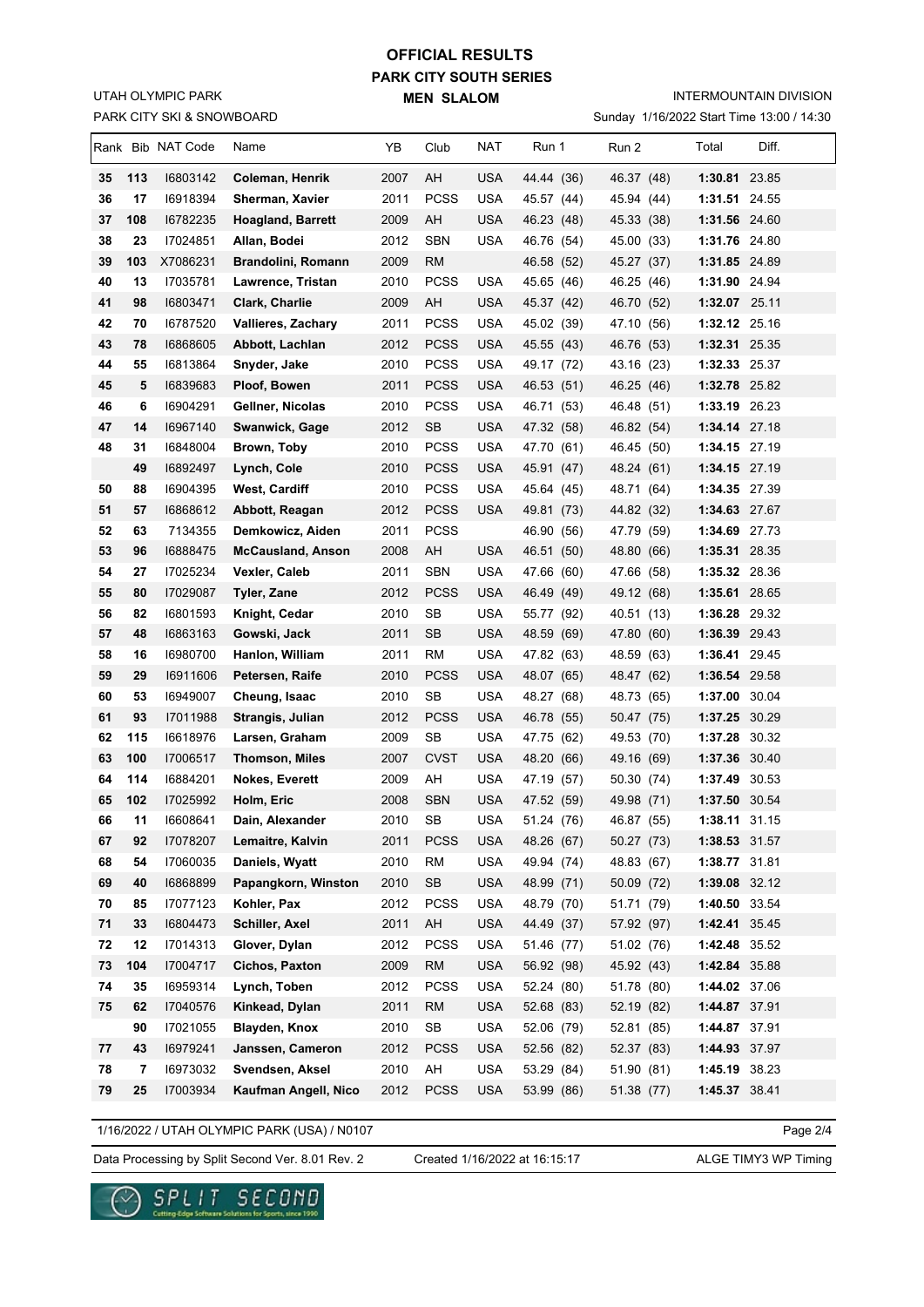### PARK CITY SKI & SNOWBOARD UTAH OLYMPIC PARK

# **PARK CITY SOUTH SERIES MEN SLALOM OFFICIAL RESULTS**

INTERMOUNTAIN DIVISION

Sunday 1/16/2022 Start Time 13:00 / 14:30

|     |              | Rank Bib NAT Code | Name                                                                                                                                                                                                                                                                                                                                                                                                                                                                                 | YB.  | Club        | <b>NAT</b> | Run 1        | Run 2        | Total | Diff. |
|-----|--------------|-------------------|--------------------------------------------------------------------------------------------------------------------------------------------------------------------------------------------------------------------------------------------------------------------------------------------------------------------------------------------------------------------------------------------------------------------------------------------------------------------------------------|------|-------------|------------|--------------|--------------|-------|-------|
| 80  | 81           | 16828780          | Sun, Patrick                                                                                                                                                                                                                                                                                                                                                                                                                                                                         | 2011 | <b>IND</b>  | <b>USA</b> | 51.84 (78)   | 53.63 (87)   |       |       |
| 81  | 59           | 17127431          | Andrasko, G. William                                                                                                                                                                                                                                                                                                                                                                                                                                                                 | 2013 | <b>SBN</b>  | <b>USA</b> | 52.51(81)    | 53.85 (89)   |       |       |
| 82  | 37           | 17136636          | <b>Stansbury, William</b>                                                                                                                                                                                                                                                                                                                                                                                                                                                            | 2012 | <b>PCSS</b> | <b>USA</b> | 53.36 (85)   | 53.62 (86)   |       |       |
| 83  | 72           | 16978442          | Ennen, Carter                                                                                                                                                                                                                                                                                                                                                                                                                                                                        | 2010 | <b>PCSS</b> | <b>USA</b> | 55.94 (93)   | 52.55 (84)   |       |       |
| 84  | 76           | 16950875          | Hokanson, Joshua                                                                                                                                                                                                                                                                                                                                                                                                                                                                     | 2012 | <b>PCSS</b> | <b>USA</b> | 58.27 (99)   | 51.42 (78)   |       |       |
| 85  | 106          | 17066609          | <b>Thomson, Gibson</b>                                                                                                                                                                                                                                                                                                                                                                                                                                                               | 2009 | <b>CVST</b> | <b>USA</b> | 54.59 (87)   | 55.36 (92)   |       |       |
| 86  | 1            | 17077745          | Jordan. Palmer                                                                                                                                                                                                                                                                                                                                                                                                                                                                       | 2011 | <b>PCSS</b> | <b>USA</b> | 56.38 (95)   | 54.81 (90)   |       |       |
| 87  | 44           | 16898948          | Wenokur, Joshua                                                                                                                                                                                                                                                                                                                                                                                                                                                                      | 2011 | <b>PCSS</b> | <b>USA</b> | 55.44 (88)   | 55.85 (93)   |       |       |
| 88  | 50           | 17027939          | <b>Baker, Collyer</b>                                                                                                                                                                                                                                                                                                                                                                                                                                                                | 2013 | <b>SBN</b>  | <b>USA</b> | 56.34 (94)   | 56.16 (94)   |       |       |
| 89  | 69           | 16902442          | Rockenfield, Mason                                                                                                                                                                                                                                                                                                                                                                                                                                                                   | 2011 | <b>SBN</b>  | <b>USA</b> | 56.55 (96)   | 56.73 (95)   |       |       |
| 90  | 42           | I7136295          | Kehr, Jasper                                                                                                                                                                                                                                                                                                                                                                                                                                                                         | 2011 | <b>PCSS</b> | <b>USA</b> | 55.61 (89)   | 58.73 (99)   |       |       |
| 91  | 45           | 16855065          | <b>Callantine, Miles</b>                                                                                                                                                                                                                                                                                                                                                                                                                                                             | 2010 | <b>SBN</b>  | <b>USA</b> | 55.63 (90)   | 59.21 (102)  |       |       |
| 92  | 94           | 17037143          | Pani, Rohan                                                                                                                                                                                                                                                                                                                                                                                                                                                                          | 2010 | RM          | <b>USA</b> | 55.75 (91)   | 59.62 (103)  |       |       |
| 93  | 75           | 17125961          | Andalkar, Rishi                                                                                                                                                                                                                                                                                                                                                                                                                                                                      | 2012 | <b>PCSS</b> | <b>USA</b> | 56.84 (97)   | 58.86(100)   |       |       |
| 94  | 9            | 16943551          | Looney, Jack                                                                                                                                                                                                                                                                                                                                                                                                                                                                         | 2011 | <b>SB</b>   | <b>USA</b> | 58.50(100)   | 58.05 (98)   |       |       |
| 95  | 8            | 17127417          | Andrasko, Stephen                                                                                                                                                                                                                                                                                                                                                                                                                                                                    | 2012 | <b>SBN</b>  | <b>USA</b> | 1:01.45(103) | 58.87(101)   |       |       |
| 96  | $\mathbf{2}$ | 17085296          | Hau, Alois                                                                                                                                                                                                                                                                                                                                                                                                                                                                           | 2010 | <b>SBN</b>  | <b>USA</b> | 59.53 (102)  | 1:01.24(104) |       |       |
| 97  | 15           | 17134531          | Sachs, Parker                                                                                                                                                                                                                                                                                                                                                                                                                                                                        | 2011 | <b>PCSS</b> | <b>USA</b> | 59.20(101)   | 1:02.12(105) |       |       |
| 98  | 32           | 17084743          | Taylor, Hugo                                                                                                                                                                                                                                                                                                                                                                                                                                                                         | 2012 | <b>SBN</b>  |            | 1:05.33(106) | 1:02.48(106) |       |       |
| 99  | 73           | 16943547          | Looney, Sam                                                                                                                                                                                                                                                                                                                                                                                                                                                                          | 2012 | <b>SB</b>   |            | 1:01.76(104) | 1:06.60(108) |       |       |
| 100 | 68           | 16884211          | Nokes, Gavin                                                                                                                                                                                                                                                                                                                                                                                                                                                                         | 2011 | AH          | <b>USA</b> | 1:05.09(105) | 1:04.74(107) |       |       |
| 101 | 18           | 17105572          | <b>Thomson, Ames</b>                                                                                                                                                                                                                                                                                                                                                                                                                                                                 | 2011 | <b>CVST</b> |            | 1:08.41(108) | 1:07.34(109) |       |       |
| 102 | 86           | 16952676          | Spencer, Colin                                                                                                                                                                                                                                                                                                                                                                                                                                                                       | 2012 | <b>BR</b>   |            | 1:06.89(107) | 1:08.88(111) |       |       |
|     |              |                   |                                                                                                                                                                                                                                                                                                                                                                                                                                                                                      |      |             |            |              |              |       |       |
|     |              |                   | 1:45.47 38.51<br>1:46.36 39.40<br>1:46.98 40.02<br>1:48.49 41.53<br>1:49.69 42.73<br>1:49.95 42.99<br>1:51.19 44.23<br>1:51.29 44.33<br>1:52.50 45.54<br>1:53.28 46.32<br>1:54.34 47.38<br>1:54.84 47.88<br>1:55.37 48.41<br>1:55.70 48.74<br>1:56.55 49.59<br>2:00.32 53.36<br>2:00.77 53.81<br>2:01.32 54.36<br>2:07.811:00.85<br><b>USA</b><br>2:08.361:01.40<br>2:09.831:02.87<br><b>USA</b><br>2:15.751:08.79<br>2:15.771:08.81<br>USA<br><b>NOT PERMITTED TO START 1st RUN</b> |      |             |            |              |              |       |       |

#### **DID NOT START 1st RUN: 1 competitor**

|                                     | 67 | 7151069  | Adler, Zachary                        | 2010 | <b>CVST</b> |            |               |         |  |
|-------------------------------------|----|----------|---------------------------------------|------|-------------|------------|---------------|---------|--|
|                                     |    |          |                                       |      |             |            |               |         |  |
|                                     |    |          | DID NOT FINISH 1st RUN: 4 competitors |      |             |            |               |         |  |
|                                     | 30 | 16952683 | Spencer, Cameron                      | 2012 | <b>BR</b>   | <b>USA</b> | 1:07.93(110)  |         |  |
|                                     | 41 | 16781756 | Turner, Sebastian                     | 2010 | <b>PCSS</b> | <b>USA</b> | 38.71<br>(7)  |         |  |
|                                     | 61 | 16853366 | <b>Williams, Asher</b>                | 2011 | RM          | <b>USA</b> | 47.48 (57)    |         |  |
|                                     | 91 | 16943641 | Webster, Jack                         | 2010 | <b>SB</b>   | <b>USA</b> | 43.43 (27)    |         |  |
|                                     |    |          |                                       |      |             |            |               |         |  |
| DISQUALIFIED 1st RUN: 5 competitors |    |          |                                       |      |             |            |               |         |  |
|                                     | 24 | 16980340 | Solander, Erik                        | 2012 | <b>PCSS</b> | <b>USA</b> | 57.79 (96)    | Gate 28 |  |
|                                     | 36 | 16764529 | Harris, Kai                           | 2010 | AH          | <b>USA</b> | 53.69 (88)    | Gate 3  |  |
|                                     | 38 | 16925593 | Stoner, James                         | 2011 | <b>PCSS</b> | <b>USA</b> | 54.91 (91)    | Gate 10 |  |
|                                     | 39 | 16833621 | Brown, Nate                           | 2010 | <b>PCSS</b> | <b>USA</b> | 36.17<br>(3)  | Gate 35 |  |
|                                     | 65 | 16754786 | Abbett, Oliver                        | 2010 | <b>PCSS</b> | <b>USA</b> | 41.47<br>(18) | Gate 36 |  |
|                                     |    |          |                                       |      |             |            |               |         |  |

#### **NOT PERMITTED TO START 2nd RUN**

**DID NOT START 2nd RUN**

| 1/16/2022 / UTAH OLYMPIC PARK (USA) / N0107 | Page 3/4 |
|---------------------------------------------|----------|
|                                             |          |

Data Processing by Split Second Ver. 8.01 Rev. 2 Created 1/16/2022 at 16:15:17 ALGE TIMY3 WP Timing

Created 1/16/2022 at 16:15:17